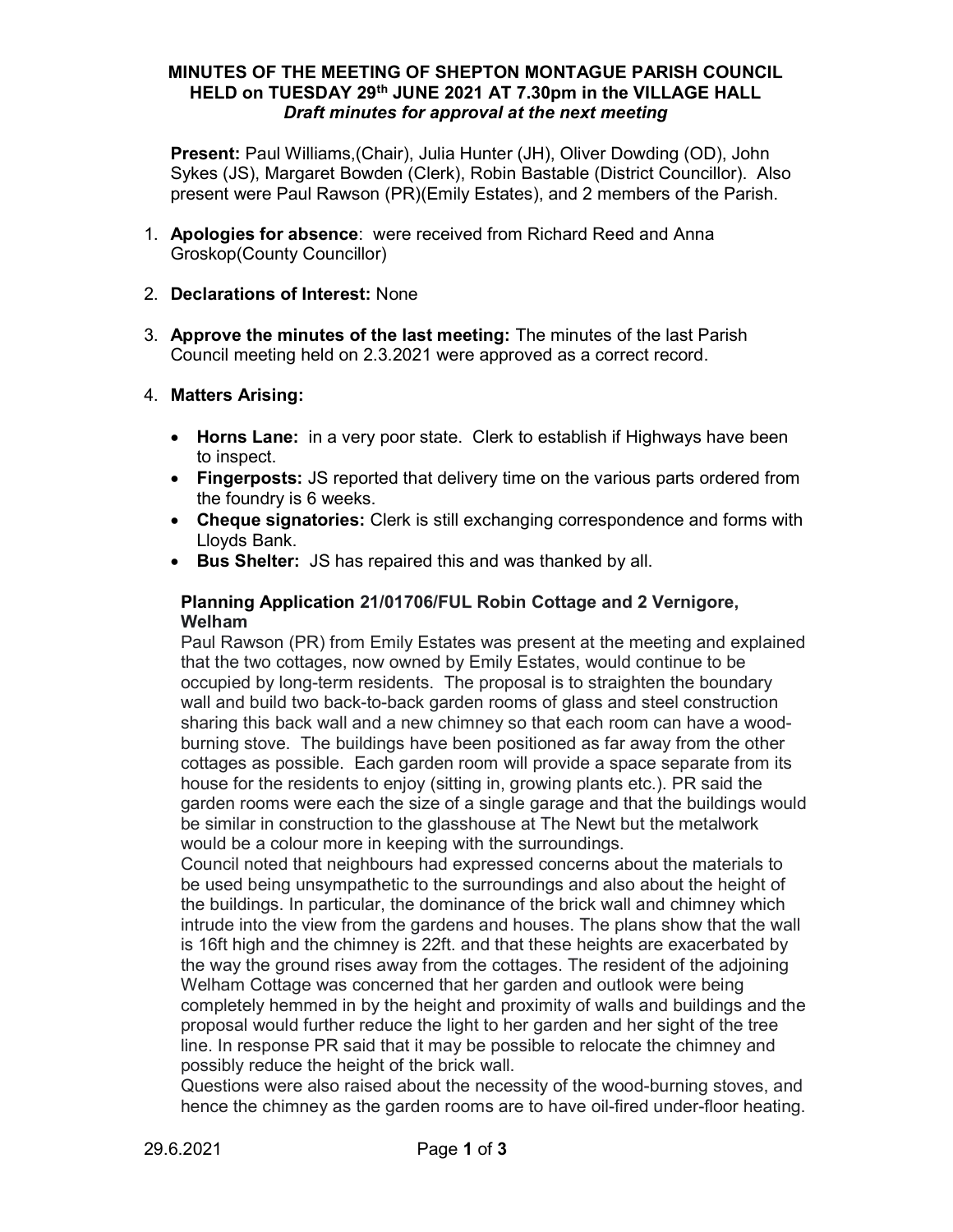PR explained that these were for the enjoyment of the residents and wood is a plentiful resource on the Estate.

Council resolved to send the following comments to Planning:

The application was discussed at the Parish Council meeting on 29th June and comments were heard from the Applicant as well as from the residents of the adjoining properties (Welham Farm Cottage and South Vernigore). Members concluded that the adjoining residents have legitimate concerns and the Parish Council would wish to add support to their objections to the proposal. These are largely to do with the height of the proposed brick wall between Robin Cottage and 2 Vernigore and the additional height of the chimney, both of which will severely impact on the outlook from the neighbouring properties and the light into the garden of Welham Farm Cottage. The proposed brick wall is roughly 16ft tall and the double chimney 22ft. jutting up into what is currently clear sky and therefore creating an unwelcome visual intrusion. The impact of these tall structures is increased by the fact that the ground rises up at the back of the properties. It was noted that the chimney itself would appear to be an entirely unnecessary addition as the proposal includes oil-fired under-floor heating for the proposed garden rooms and the wood burning stoves therefore serve no practical function. The representative from Emily Estates suggested that the chimney could perhaps be re-located and that it may be possible to reduce the height of the brick wall. (It was suggested to him that the garden rooms could be sunk down a little to reduce the height.). The Parish Council would encourage the Applicant to look at ways of reducing the height of these buildings and therefore addressing much of the concern.

Paul Rawson was also kind enough, whilst present, to answer members' questions on other issues concerning The Newt:

 It had been noted that the new kerbstones on the corner at the Welham Farm development were unrounded granite sets and therefore had the potential to damage tyres. It was felt that Highways would insist on rounded kerbstones for this reason. PR said he will address this issue.

The Chair stated there were concerns in the village about the growing size of The Newt project and asked if there were an endgame or grand plan. PR replied that there was none. The Newt is a thriving business, now employing nearly 300 people (mostly local). The Newt is still interested in buying land but not people's houses. Should a farm come up for sale that is contiguous with the Estate then they may be interested in buying it as the business is still developing and maturing.

PR said he did not know what the proposals for Lily Farm were.

PR said that the Estate had no design on Aviaries Farm that he was aware of. With regard to the proposed wedding venue in Yarlington, this had been dropped following representations from Yarlington residents.

The Chair re-iterated that Shepton Montague Parish Council wants to have open communication with The Newt/Emily Estate and that this seems to have broken down somewhat recently. PR said he was happy to attend Council meetings as was helpful. He explained that the new CEO with responsibility for 'The Newt in Somerset' was Ed Workman. PR worked alongside him, being responsible for Emily Estates. The Chair thanked PR for taking the time to attend the meeting and answer all the questions.